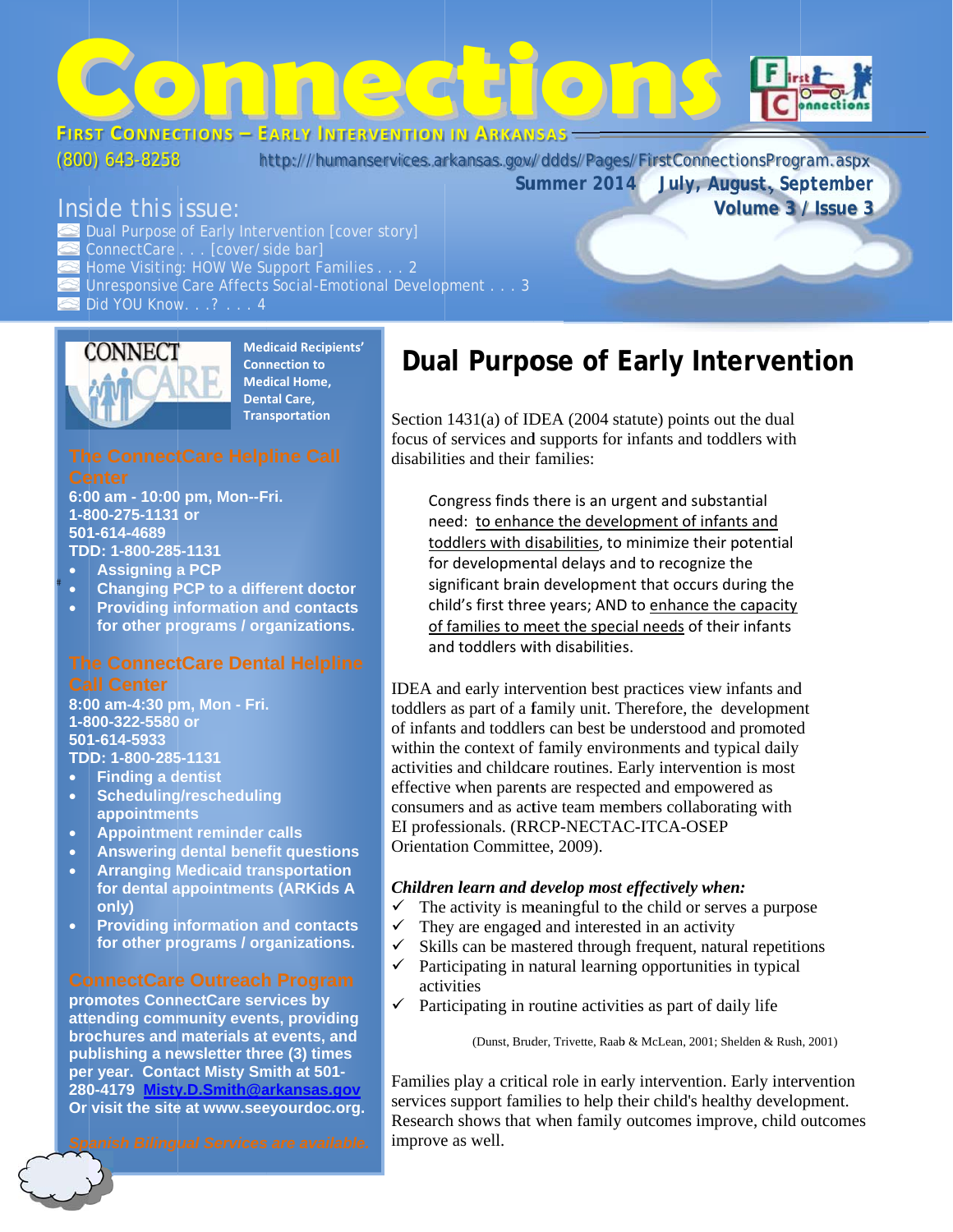# Home Visiting: HOW we support families is as important as WHERE

Developmental researchers know that responsive, sensitive, warm parent-child interactions and appropriate levels of stimulation nurture positive global child outcomes (Bornstein & Tamis-LeMonda, 1989; Clarke-Stewart, 1979). Since the mid-1980's enhancing family capacity is a stated goal for both the Early Head Start and Part C programs as are increasing parental knowledge and enhancing positive family interactions to maximize the child's active participation in home and community settings.

A study conducted through Iowa State University and published in the 2007 Journal of Early intervention looked at intervention strategies used by EHS and Part C in rural Iowa. 28 families parenting a child with a disability and receiving Part C services and 92 families receiving Early Head Start services participated. The report reveals that minimal time was focused on facilitating parent-child interactions; when these strategies were used, however, mothers were more likely to be engaged in the intervention activities.

--------------------------The study reveals that while many interventionists meet IDEA natural environment guidelines and embrace the mission of enhancing parent's capacity, less than 1% of home visit time is devoted to coaching parent-child interactions and modeling for parents. **Families' actual intervention experiences** often did not match stated program goals.

Part C interventionists spent 66% of their time during the home visit interacting with the child directly:

- $\frac{1}{2}$  interventionist-child interactions (26% of the time)
- interventionist and another adult (parent or another professional) interacting jointly with the child (40% of the time)

Even during interactions where the interventionist and parent interacted with the child, the interventionist was usually initiating activities and controlling materials, acting as the child's teacher rather than facilitating parent-child interaction or modeling by focusing attention on the parent to provide information or guidance during the interaction.

Researchers viewing recorded intervention sessions noted that mothers were more likely to be highly

engaged when interventionists addressed child development using strategies that involved them in direct interactions with the child rather than via conversation – indicating that coaching and modeling are strategies most likely to result in family participation/engagement. Maternal engagement has been linked to a number of important outcomes including maternal supportiveness during play, a more stimulating home environment, and better child cognitive development.

A key element of effective home visits is 1 facilitating parent-child interactions during developmentally appropriate activities and daily routines to coach parents during the parent's interactions with their child.

Still, home visitors used interactive coaching and modeling strategies only about one-third of the time, despite the fact that these strategies were associated with increased rates of mothers' engagement.

Unfortunately, several commonly used intervention strategies associated with decreased parent engagement were used during much of the home visits:

- paperwork (child assessment or goal setting)
- 业 providing positive affirmation
- 业 providing information
- efforts to engage others in the interaction
- listening
- asking for information
- self-disclosure

The study's examination of home visiting practices revealed that in these community-based programs, very little intervention time was focused directly on enhancing parenting behaviors via coaching parent-child interactions or modeling.

What actually happens during service delivery does not necessarily match what program designers and coordinators intended.

The study suggests that EHS and Part C programs train intervention providers in best practices and set specific policies and standards requiring the use of effective home visiting methods to increase parental engagement and to improve child outcomes.

For full report, visit: http://www.sagepub.com/A0F65744-4343-4AD4-81DB-C677C14F73C4/FinalDownload/DownloadId-636B75FF49BD03E2FEDECD4FAE9616C6/A0F65744-4343-4AD4-81DB-C677C14F73C4/kgrantstudy/articles/13/Peterson.pd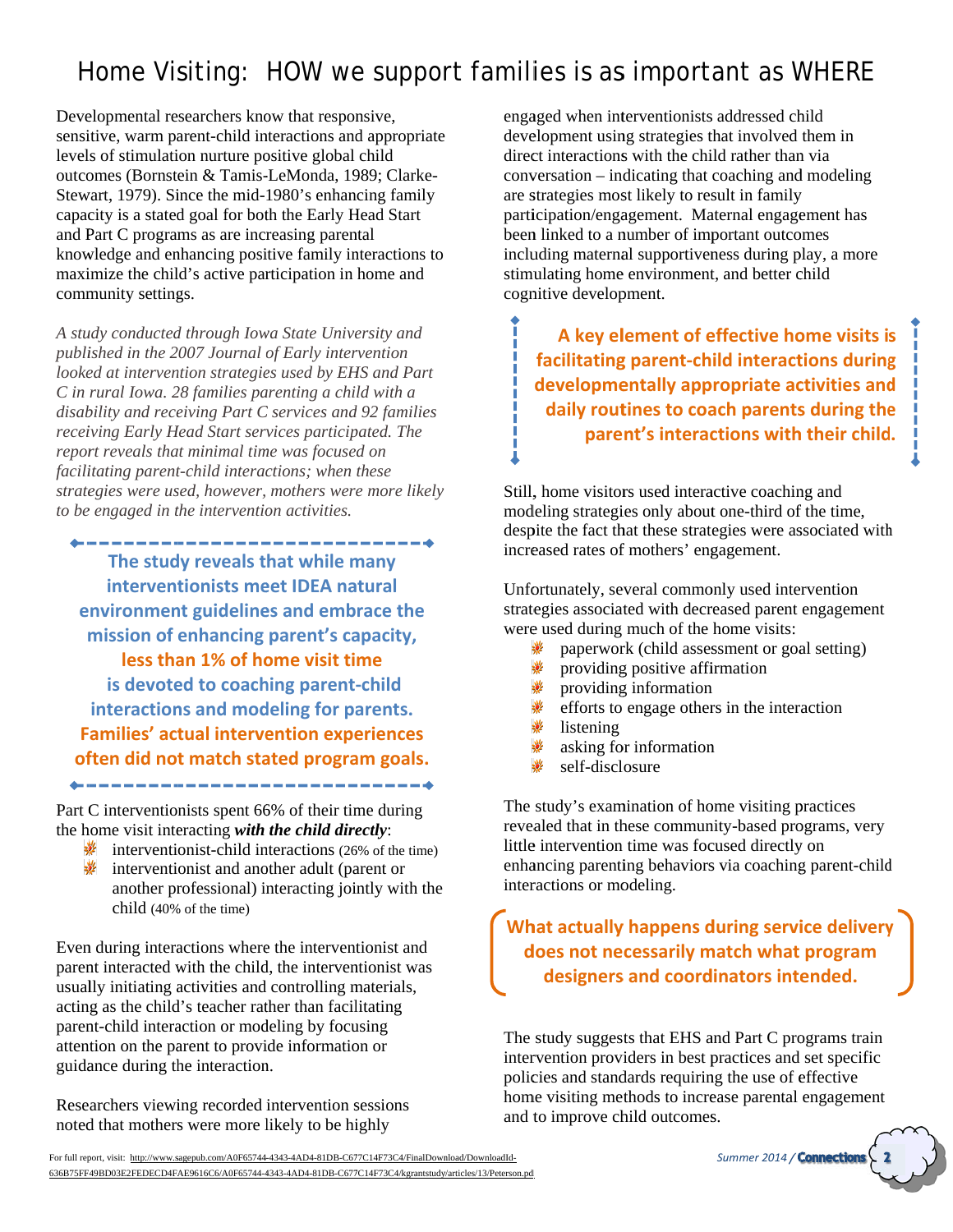# Unresponsive Care Affects Social Emotional Development: Spectrum of Neglect

Unresponsive care disrupts the child's developing brain and affects the child's social-emotional development. Using science as a guide, the National Scientific Council on the Developing Child has developed a chart outlining the four types of diminished responsiveness, their consequences on early childhood development, and tips for developing strategies to protect vulnerable children.

| <b>OCCASIONAL</b><br><b>INATTENTION</b>                                               | <b>CHRONIC UNDER-</b><br><b>STIMULATION</b>                                                                                                                       | <b>SEVERE NEGLECT</b><br><b>IN FAMILY</b><br><b>CONTEXT</b>                                                                                     | <b>SEVERE NEGLECT</b><br><b>IN INSTITUTIONAL</b><br><b>SETTING</b>                                                                                                                           |                        |
|---------------------------------------------------------------------------------------|-------------------------------------------------------------------------------------------------------------------------------------------------------------------|-------------------------------------------------------------------------------------------------------------------------------------------------|----------------------------------------------------------------------------------------------------------------------------------------------------------------------------------------------|------------------------|
| Intermittent,<br>diminished attention in<br>an otherwise<br>responsive<br>environment | Ongoing, diminished<br>level of child-focused<br>responsiveness and<br>developmental<br>enrichment                                                                | Significant, ongoing<br>absence of serve and<br>return interaction,<br>often associated with<br>failure to provide for<br>basic needs           | "Warehouse-like"<br>conditions with many<br>children, few<br>caregivers, and no<br>individualized adult-<br>child relationships that<br>are reliably responsive                              | features               |
| Can be growth-<br>promoting under<br>caring conditions                                | Often leads to<br>developmental delays<br>and may be caused by<br>a variety of factors                                                                            | Wide range of adverse<br>impacts, from<br>significant<br>developmental<br>impairments to<br>immediate threat to<br>health or survival           | Basic survival needs<br>may be met, but lack of<br>individualized adult<br>responsiveness can<br>lead to severe<br>impairments in<br>cognitive, physical, and<br>psychosocial<br>development | effects on development |
| No intervention<br>needed                                                             | Interventions that<br>address the needs of<br>caregivers combined<br>with access to high-<br>quality early care and<br>education for children<br>can be effective | Intervention to address<br>the developmental<br>needs of the child and<br>assure caregiver<br>responsiveness<br>required as soon as<br>possible | Intervention and<br>removal to a stable,<br>caring, and socially<br>responsive<br>environment required<br>as soon as possible                                                                | Interventions needed   |

The Web site's chart also includes short video clips demonstrating an example of each level at: http://developingchild.harvard.edu/resources/multimedia/interactive\_features/four\_types\_of\_unresponsive\_care/

## **Risk Factors**

Risk factors are challenges that a child and his family face that could contribute to impaired development. However, that families and children also have "protective factors" that reduce risks and buffer the negative effects of risk factors. One or two risk factors don't necessarily lead to "issues" for the child. A combination of risk factors and few or no protective factors make a child vulnerable. Children with 3-4 risk factors are at risk of developmental delay. Children with more than 4 risk factors are at risk for health, cognitive, and social impairments.

#### **Family risk factors:**

- Poverty, unemployment of parents
- Parental education (where low education of the mother can be of particular impact)
- $\mathbf{r}$ Teen parent(s) and/or single parent
- a c Poor health of parents
- Maternal depression and/or mental illness
- ×. Family size (the larger the family, the less attention and goods might be available for each child)
- Inadequate parenting skills or knowledge regarding basic hygiene, health, nutrition issues and development milestones ×.
- High stress environment and/or high parental stress
- ×. Lack of cognitive stimulation: singing, playing, reading with the child
- Physical environment of the home (absence of potable water and sanitation, absence of a stimulating environment such as л toys, books; safety for children of the home; way of cooking, etc.)
- Marriage instability, substance abuse, and/or violence
- Incarcerated parent and/or criminal activity of parent or parents
- English is not the family's first language